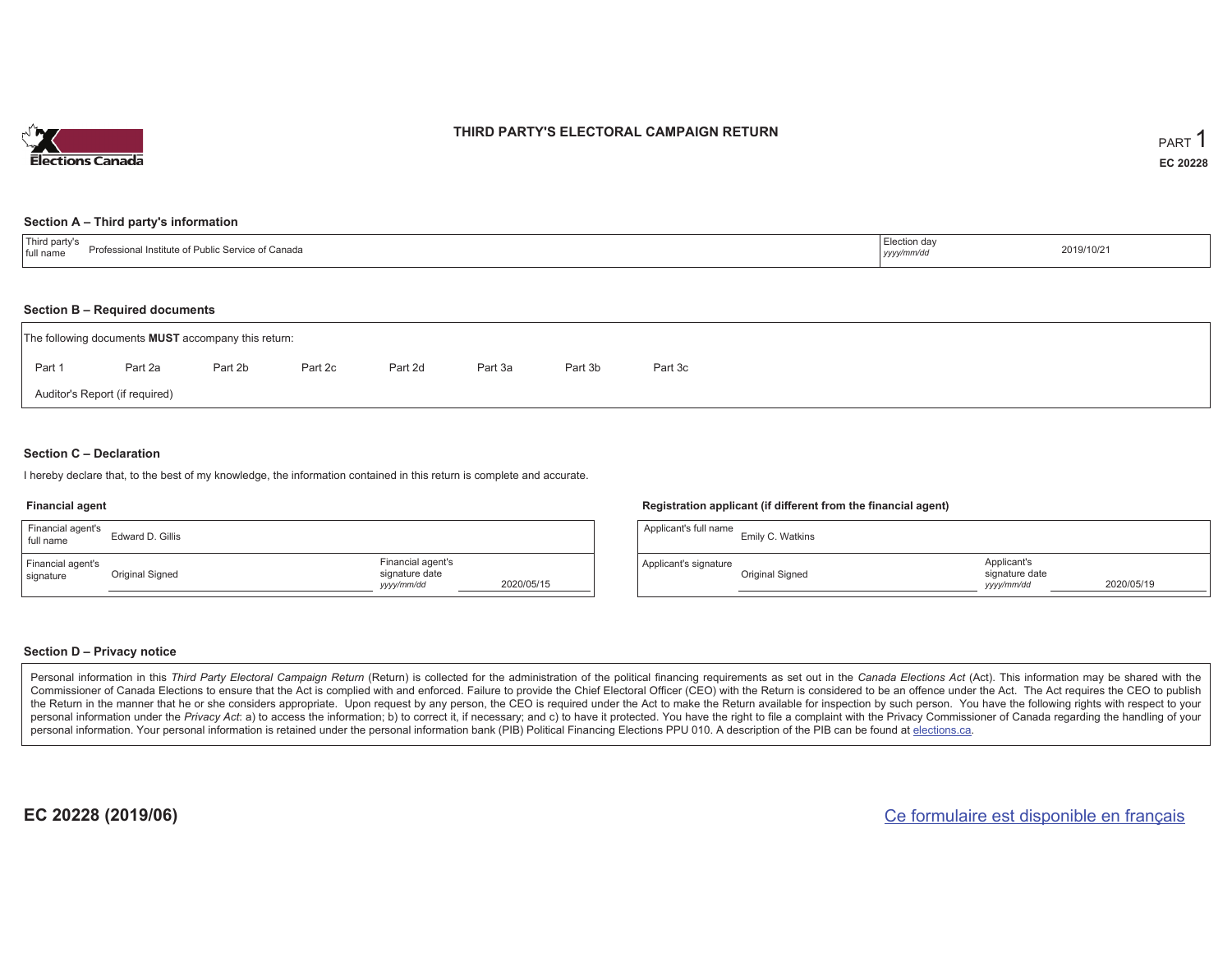

### **THIRD PARTY'S ELECTORAL CAMPAIGN RETURN HIRD PARTY'S ELECTORAL CAMPAIGN RETURN<br>Statement of monetary contributions received PART 2a**

**EC 20228**

| No. |                                                                                     | Full name | <b>Street</b><br>no. | <b>Street</b> | Apt. | City | Prov./<br>Terr. | Postal<br>code | Date<br>received<br>yyyy/mm/dd                                                 | Individual | <b>Business /</b><br>Commercial<br>organization | Government | Trade union | Corporation<br>capital | Unincorporated<br>without share organization or<br>association |
|-----|-------------------------------------------------------------------------------------|-----------|----------------------|---------------|------|------|-----------------|----------------|--------------------------------------------------------------------------------|------------|-------------------------------------------------|------------|-------------|------------------------|----------------------------------------------------------------|
|     |                                                                                     |           |                      |               |      |      |                 |                |                                                                                | \$         | \$                                              | \$         | \$          | \$                     | \$                                                             |
|     |                                                                                     |           |                      |               |      |      |                 |                |                                                                                |            |                                                 |            |             |                        |                                                                |
|     |                                                                                     |           |                      |               |      |      |                 |                |                                                                                |            |                                                 |            |             |                        |                                                                |
|     |                                                                                     |           |                      |               |      |      |                 |                |                                                                                |            |                                                 |            |             |                        |                                                                |
|     |                                                                                     |           |                      |               |      |      |                 |                |                                                                                |            |                                                 |            |             |                        |                                                                |
|     |                                                                                     |           |                      |               |      |      |                 |                |                                                                                |            |                                                 |            |             |                        |                                                                |
|     |                                                                                     |           |                      |               |      |      |                 |                |                                                                                |            |                                                 |            |             |                        |                                                                |
|     |                                                                                     |           |                      |               |      |      |                 |                |                                                                                |            |                                                 |            |             |                        |                                                                |
|     |                                                                                     |           |                      |               |      |      |                 |                |                                                                                |            |                                                 |            |             |                        |                                                                |
|     |                                                                                     |           |                      |               |      |      |                 |                |                                                                                |            |                                                 |            |             |                        |                                                                |
|     |                                                                                     |           |                      |               |      |      |                 |                |                                                                                |            |                                                 |            |             |                        |                                                                |
|     |                                                                                     |           |                      |               |      |      |                 |                |                                                                                |            |                                                 |            |             |                        |                                                                |
|     |                                                                                     |           |                      |               |      |      |                 |                |                                                                                |            |                                                 |            |             |                        |                                                                |
|     |                                                                                     |           |                      |               |      |      |                 |                |                                                                                |            |                                                 |            |             |                        |                                                                |
|     |                                                                                     |           |                      |               |      |      |                 |                |                                                                                |            |                                                 |            |             |                        |                                                                |
|     |                                                                                     |           |                      |               |      |      |                 |                |                                                                                |            |                                                 |            |             |                        |                                                                |
|     | Totals carried forward from previous page \$                                        |           |                      |               |      |      |                 |                |                                                                                |            |                                                 |            |             |                        |                                                                |
|     |                                                                                     |           |                      |               |      |      |                 |                | Total amount of monetary contributions by contributors who gave over \$200 (A) |            |                                                 |            |             |                        |                                                                |
|     | Number of contributors who gave over \$200                                          |           |                      |               |      |      |                 |                |                                                                                |            |                                                 |            |             |                        |                                                                |
|     | Total amount of monetary contributions by contributors who gave \$200 or less $(B)$ |           |                      |               |      |      |                 |                |                                                                                |            |                                                 |            |             |                        |                                                                |
|     | Number of contributors who gave \$200 or less                                       |           |                      |               |      |      |                 |                |                                                                                |            |                                                 |            |             |                        |                                                                |
|     | Total amount of all monetary contributions (A+B)                                    |           |                      |               |      |      |                 |                |                                                                                |            |                                                 |            |             |                        |                                                                |
|     |                                                                                     |           |                      |               |      |      |                 |                | Number of contributors who gave monetary contributions                         |            |                                                 |            |             |                        |                                                                |

| Third<br>party | Professional Institute of Public Service of Canada | yyyy <i>nmw</i> ao | 2019/10/2 | Page |  |  |  |  |
|----------------|----------------------------------------------------|--------------------|-----------|------|--|--|--|--|
|----------------|----------------------------------------------------|--------------------|-----------|------|--|--|--|--|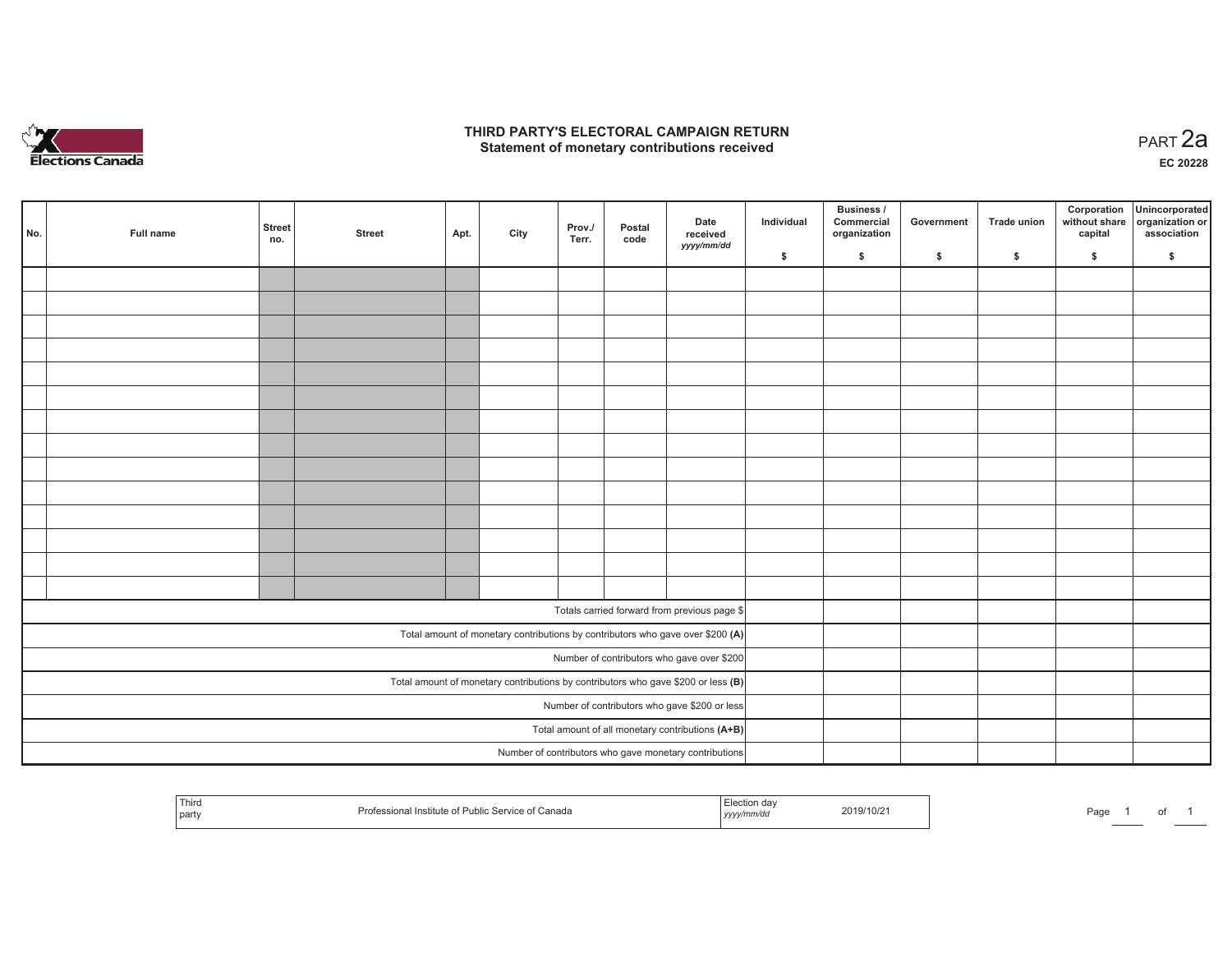

## **THIRD PARTY'S ELECTORAL CAMPAIGN RETURN**  THIRD PARTY'S ELECTORAL CAMPAIGN RETURN<br>Statement of non-monetary contributions received<br> **PART 2b**

| No. | Full name                                     | <b>Street</b><br>no.                                 | <b>Street</b> | Apt. | City | Prov./<br>Terr. | Postal<br>code | Date<br>received<br>yyyy/mm/dd                                                          | Individual | <b>Business /</b><br>Commercial<br>organization | Government   | Trade union  | Corporation<br>without share<br>capital | Unincorporated<br>organization or<br>association |
|-----|-----------------------------------------------|------------------------------------------------------|---------------|------|------|-----------------|----------------|-----------------------------------------------------------------------------------------|------------|-------------------------------------------------|--------------|--------------|-----------------------------------------|--------------------------------------------------|
|     |                                               |                                                      |               |      |      |                 |                |                                                                                         | \$         | \$                                              | $\mathsf{s}$ | $\mathbf{s}$ | \$                                      | \$                                               |
|     |                                               |                                                      |               |      |      |                 |                |                                                                                         |            |                                                 |              |              |                                         |                                                  |
|     |                                               |                                                      |               |      |      |                 |                |                                                                                         |            |                                                 |              |              |                                         |                                                  |
|     |                                               |                                                      |               |      |      |                 |                |                                                                                         |            |                                                 |              |              |                                         |                                                  |
|     |                                               |                                                      |               |      |      |                 |                |                                                                                         |            |                                                 |              |              |                                         |                                                  |
|     |                                               |                                                      |               |      |      |                 |                |                                                                                         |            |                                                 |              |              |                                         |                                                  |
|     |                                               |                                                      |               |      |      |                 |                |                                                                                         |            |                                                 |              |              |                                         |                                                  |
|     |                                               |                                                      |               |      |      |                 |                |                                                                                         |            |                                                 |              |              |                                         |                                                  |
|     |                                               |                                                      |               |      |      |                 |                |                                                                                         |            |                                                 |              |              |                                         |                                                  |
|     |                                               |                                                      |               |      |      |                 |                |                                                                                         |            |                                                 |              |              |                                         |                                                  |
|     |                                               |                                                      |               |      |      |                 |                |                                                                                         |            |                                                 |              |              |                                         |                                                  |
|     |                                               |                                                      |               |      |      |                 |                |                                                                                         |            |                                                 |              |              |                                         |                                                  |
|     |                                               |                                                      |               |      |      |                 |                |                                                                                         |            |                                                 |              |              |                                         |                                                  |
|     |                                               |                                                      |               |      |      |                 |                |                                                                                         |            |                                                 |              |              |                                         |                                                  |
|     |                                               |                                                      |               |      |      |                 |                |                                                                                         |            |                                                 |              |              |                                         |                                                  |
|     |                                               |                                                      |               |      |      |                 |                |                                                                                         |            |                                                 |              |              |                                         |                                                  |
|     |                                               |                                                      |               |      |      |                 |                | Totals carried forward from previous page \$                                            |            |                                                 |              |              |                                         |                                                  |
|     |                                               |                                                      |               |      |      |                 |                | Total amount of non-monetary contributions by contributors who gave over \$200 (A)      |            |                                                 |              |              |                                         |                                                  |
|     |                                               |                                                      |               |      |      |                 |                | Number of contributors who gave over \$200                                              |            |                                                 |              |              |                                         |                                                  |
|     |                                               |                                                      |               |      |      |                 |                | Total amount of non-monetary contributions by contributors who gave \$200 or less $(B)$ |            |                                                 |              |              |                                         |                                                  |
|     | Number of contributors who gave \$200 or less |                                                      |               |      |      |                 |                |                                                                                         |            |                                                 |              |              |                                         |                                                  |
|     |                                               | Total amount of all non-monetary contributions (A+B) |               |      |      |                 |                |                                                                                         |            |                                                 |              |              |                                         |                                                  |
|     |                                               |                                                      |               |      |      |                 |                | Number of contributors who gave non-monetary contributions                              |            |                                                 |              |              |                                         |                                                  |
|     |                                               |                                                      |               |      |      |                 |                |                                                                                         |            |                                                 |              |              |                                         |                                                  |

| Third<br>party | اطتلبا<br>Inet<br>$\mathbf{H}$ $\alpha$<br>Service<br>Canada<br>uow | , , , , , | 2019/10/2 | ים¤ |  |  |  |  |
|----------------|---------------------------------------------------------------------|-----------|-----------|-----|--|--|--|--|
|----------------|---------------------------------------------------------------------|-----------|-----------|-----|--|--|--|--|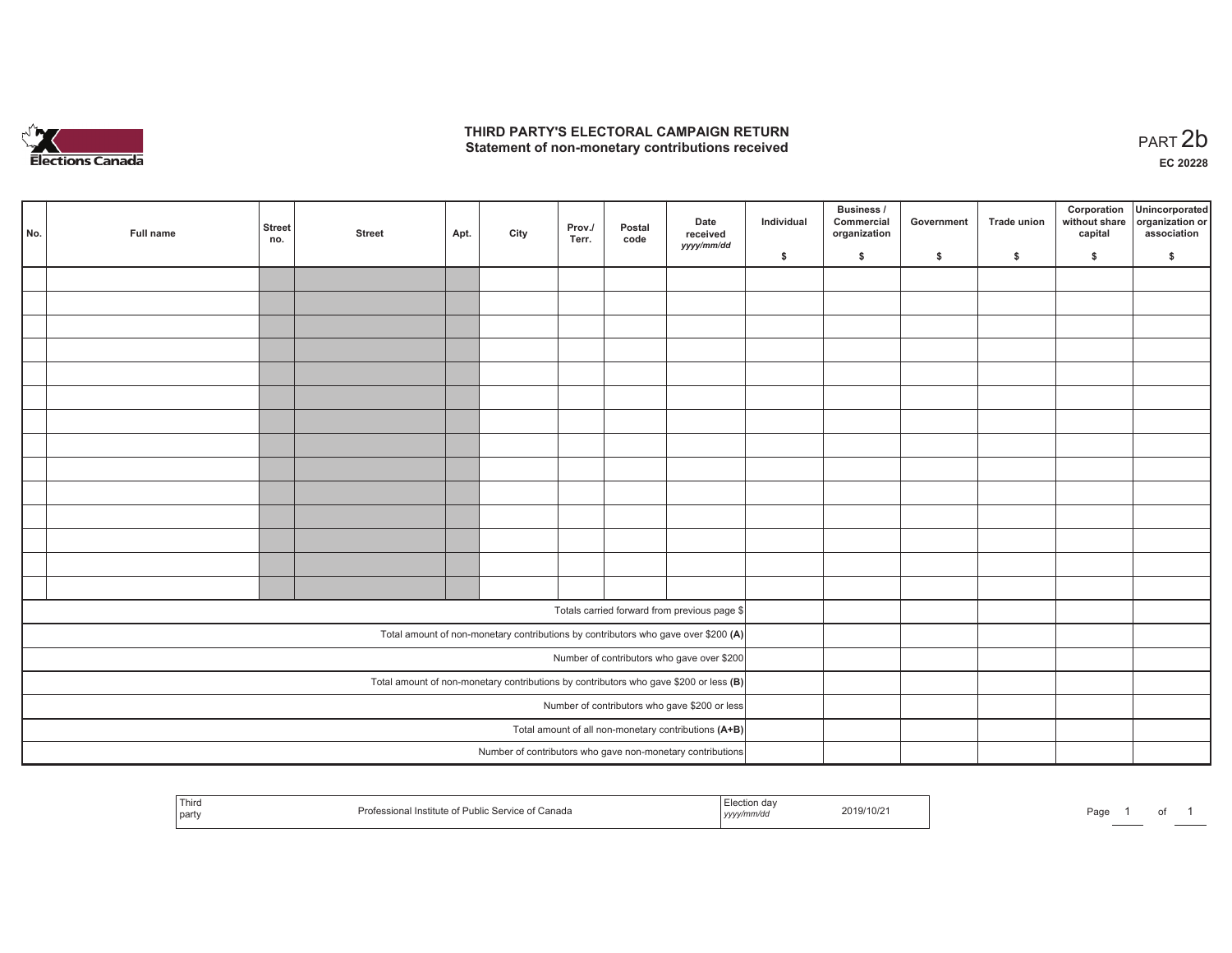

## **THIRD PARTY'S ELECTORAL CAMPAIGN RETURN STATE:** PRACT OF OPPRESS THE STATE STATE STATE STATE STATE STATE STATE STATE STATE STATE START 2C PART 2C STATE STATE STATE STATE STATE STATE STATE STATE STATE STATE STATE STATE STATE STATE STATE STATE STATE STATE STATE S

**EC 20228**

| No. | Full name                                    | <b>Street</b><br>no.            | <b>Street</b> | Apt. | City | Prov./<br>Terr. | Postal<br>code | Date<br>received                                                | Individual | Business /<br>Commercial<br>organization | Government | <b>Trade union</b> | Corporation<br>capital | Unincorporated<br>without share organization or<br>association |
|-----|----------------------------------------------|---------------------------------|---------------|------|------|-----------------|----------------|-----------------------------------------------------------------|------------|------------------------------------------|------------|--------------------|------------------------|----------------------------------------------------------------|
|     |                                              |                                 |               |      |      |                 |                | yyyy/mm/dd                                                      | \$         | \$                                       | \$         | \$                 | \$                     | \$                                                             |
|     |                                              |                                 |               |      |      |                 |                |                                                                 |            |                                          |            |                    |                        |                                                                |
|     |                                              |                                 |               |      |      |                 |                |                                                                 |            |                                          |            |                    |                        |                                                                |
|     |                                              |                                 |               |      |      |                 |                |                                                                 |            |                                          |            |                    |                        |                                                                |
|     |                                              |                                 |               |      |      |                 |                |                                                                 |            |                                          |            |                    |                        |                                                                |
|     |                                              |                                 |               |      |      |                 |                |                                                                 |            |                                          |            |                    |                        |                                                                |
|     |                                              |                                 |               |      |      |                 |                |                                                                 |            |                                          |            |                    |                        |                                                                |
|     |                                              |                                 |               |      |      |                 |                |                                                                 |            |                                          |            |                    |                        |                                                                |
|     |                                              |                                 |               |      |      |                 |                |                                                                 |            |                                          |            |                    |                        |                                                                |
|     |                                              |                                 |               |      |      |                 |                |                                                                 |            |                                          |            |                    |                        |                                                                |
|     |                                              |                                 |               |      |      |                 |                |                                                                 |            |                                          |            |                    |                        |                                                                |
|     |                                              |                                 |               |      |      |                 |                |                                                                 |            |                                          |            |                    |                        |                                                                |
|     |                                              |                                 |               |      |      |                 |                |                                                                 |            |                                          |            |                    |                        |                                                                |
|     |                                              |                                 |               |      |      |                 |                |                                                                 |            |                                          |            |                    |                        |                                                                |
|     |                                              |                                 |               |      |      |                 |                |                                                                 |            |                                          |            |                    |                        |                                                                |
|     |                                              |                                 |               |      |      |                 |                | Totals carried forward from previous page \$                    |            |                                          |            |                    |                        |                                                                |
|     |                                              |                                 |               |      |      |                 |                | Total amount of loans by lenders who provided over \$200 (A)    |            |                                          |            |                    |                        |                                                                |
|     |                                              |                                 |               |      |      |                 |                | Number of lenders who provided over \$200                       |            |                                          |            |                    |                        |                                                                |
|     |                                              |                                 |               |      |      |                 |                | Total amount of loans by lenders who provided \$200 or less (B) |            |                                          |            |                    |                        |                                                                |
|     | Number of lenders who provided \$200 or less |                                 |               |      |      |                 |                |                                                                 |            |                                          |            |                    |                        |                                                                |
|     |                                              | Total amount of all loans (A+B) |               |      |      |                 |                |                                                                 |            |                                          |            |                    |                        |                                                                |
|     |                                              |                                 |               |      |      |                 |                | Number of all lenders who provided loans                        |            |                                          |            |                    |                        |                                                                |

| Third<br>part | Public Service of Canada<br>i Institute of Pu | 19/10/2<br>__________<br>yyyy | Page |
|---------------|-----------------------------------------------|-------------------------------|------|
|---------------|-----------------------------------------------|-------------------------------|------|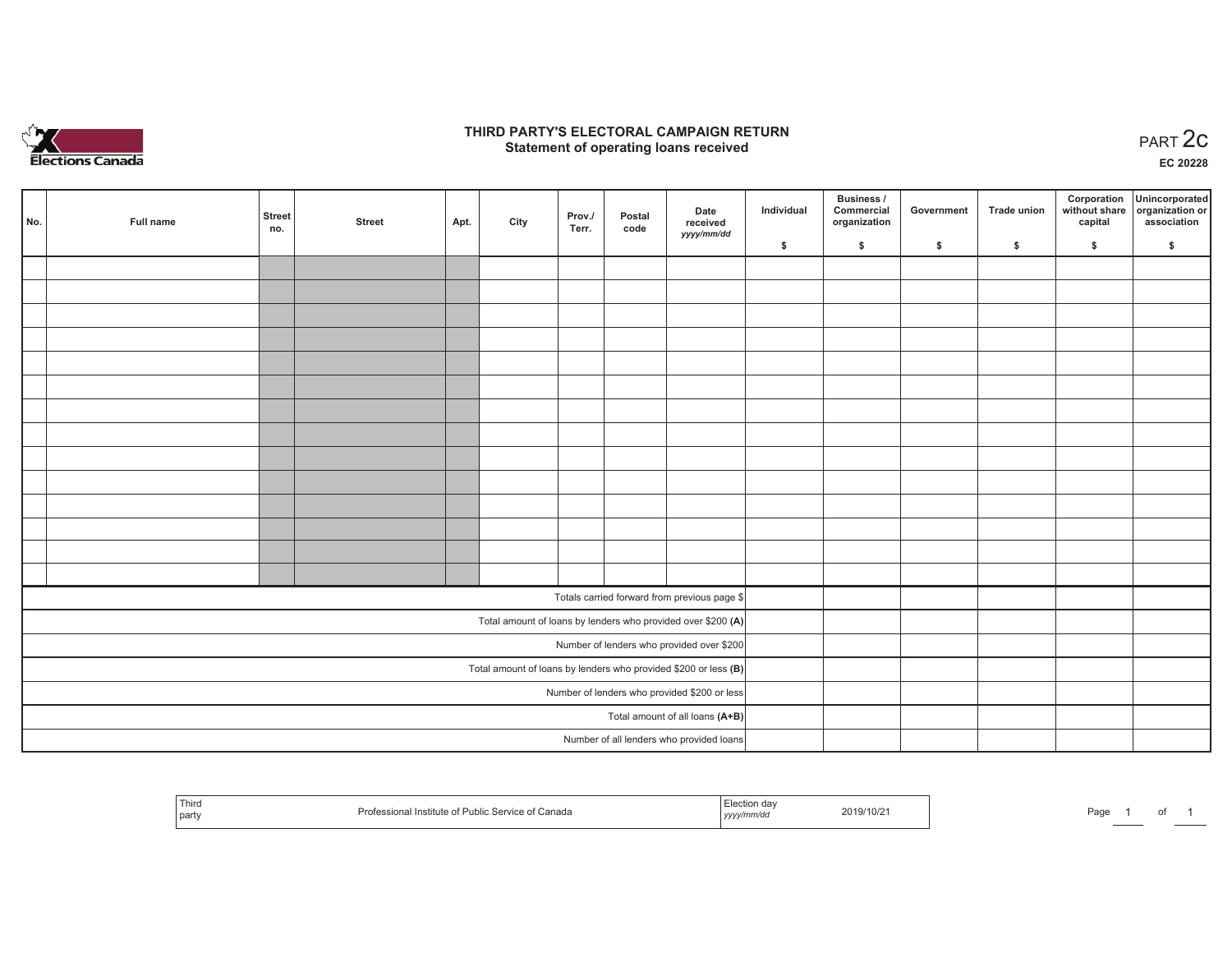

# **THIRD PARTY'S ELECTORAL CAMPAIGN RETURN S** ELECTORAL CAMPAIGN RETURN<br>Summary of inflows PART 2d

| No.   | Type of contributor / lender                 | <b>Monetary</b><br>contributions<br>(Part 2a)<br>\$ | Non-monetary<br>contributions<br>(Part 2b)<br>\$ | Loans<br>(Part 2c)<br>\$ | <b>Total</b><br>\$ | Number of<br>contributors and<br>lenders |
|-------|----------------------------------------------|-----------------------------------------------------|--------------------------------------------------|--------------------------|--------------------|------------------------------------------|
|       |                                              |                                                     |                                                  |                          |                    |                                          |
| 1.    | Individuals                                  |                                                     |                                                  |                          |                    |                                          |
|       | 2. Businesses / Commercial organizations     |                                                     |                                                  |                          |                    |                                          |
| 3.    | Governments                                  |                                                     |                                                  |                          |                    |                                          |
| 4.    | Trade unions                                 |                                                     |                                                  |                          |                    |                                          |
| 5.    | Corporations without share capital           |                                                     |                                                  |                          |                    |                                          |
| 6.    | Unincorporated organizations or associations |                                                     |                                                  |                          |                    |                                          |
| 7.    | Total (items 1 to 6)                         |                                                     |                                                  |                          |                    |                                          |
| Total |                                              |                                                     |                                                  |                          |                    |                                          |
| 8.    | Amount of third party's resources used       |                                                     |                                                  |                          | 3,716.87           |                                          |
| 9.    | Grand total (items 7 and 8)                  |                                                     |                                                  |                          | 3,716.87           |                                          |

| Third<br>party | Professional Institute of F<br>f Public Service of Canada | -<br>Election dav<br>yyyy/mm/dd | 2019/10/21 |
|----------------|-----------------------------------------------------------|---------------------------------|------------|
|----------------|-----------------------------------------------------------|---------------------------------|------------|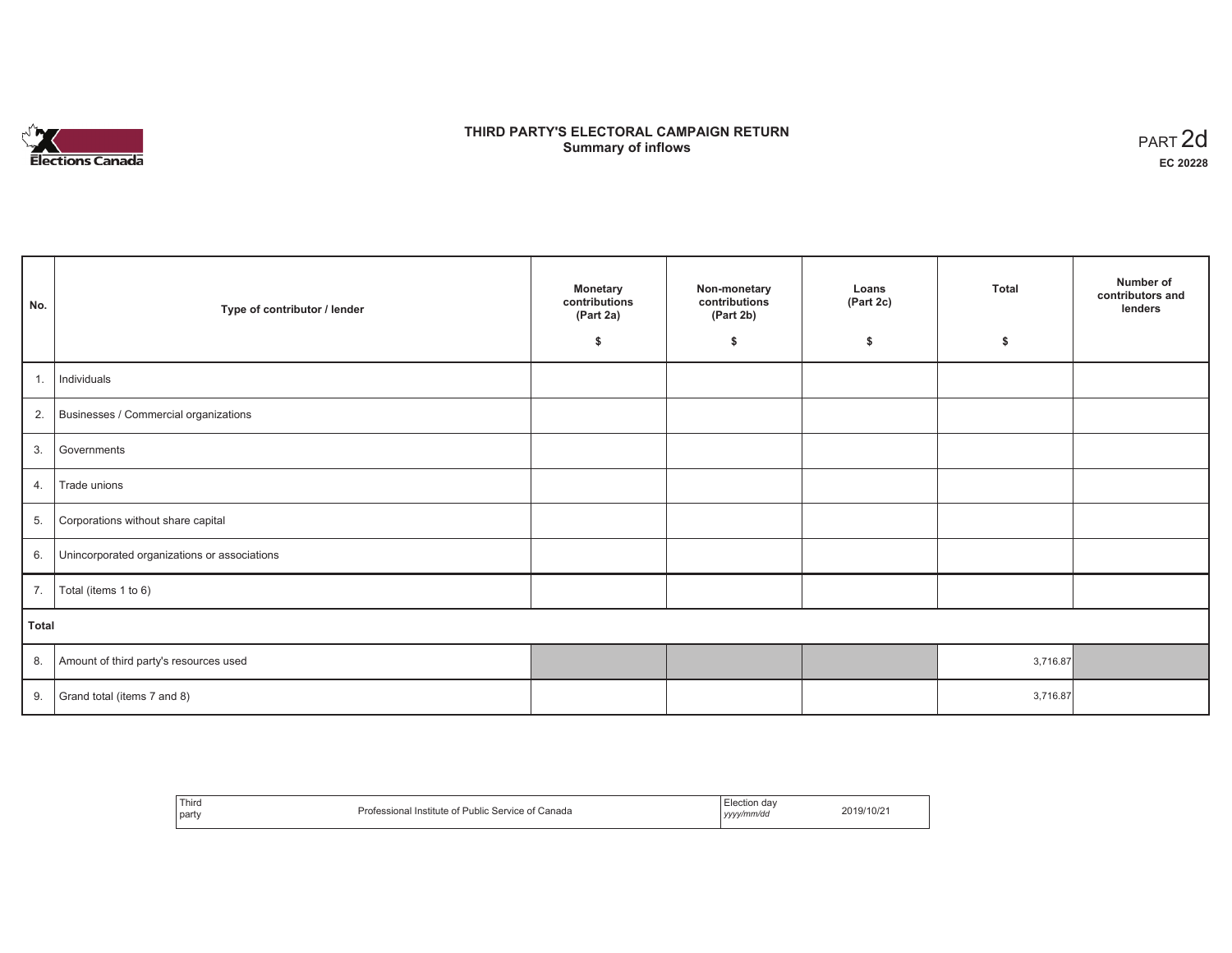

## **THIRD PARTY'S ELECTORAL CAMPAIGN RETURN Statement of expenses incurred for regulated activities that take place during the pre-election period**  *(Only applicable to a fixed-date general election)*

For a list of expense types, expense categories and expense subcategories, refer to Annex II in the Instructions.

| No.                                          | Date<br>incurred<br>yyyy/mm/dd | ED Code<br>(if applicable) | Supplier | <b>Expense type</b> | Expense<br>category | Expense<br>subcategory | Starting date<br>of activity,<br>advertisement<br>or survey<br>yyyy/mm/dd | Ending date<br>of activity,<br>advertisement<br>or survey<br><i>yyyy/mm/dd</i> | Place of activity or<br>advertisement | Expense amount<br>\$ |
|----------------------------------------------|--------------------------------|----------------------------|----------|---------------------|---------------------|------------------------|---------------------------------------------------------------------------|--------------------------------------------------------------------------------|---------------------------------------|----------------------|
|                                              |                                |                            |          |                     |                     |                        |                                                                           |                                                                                |                                       |                      |
|                                              |                                |                            |          |                     |                     |                        |                                                                           |                                                                                |                                       |                      |
|                                              |                                |                            |          |                     |                     |                        |                                                                           |                                                                                |                                       |                      |
|                                              |                                |                            |          |                     |                     |                        |                                                                           |                                                                                |                                       |                      |
|                                              |                                |                            |          |                     |                     |                        |                                                                           |                                                                                |                                       |                      |
|                                              |                                |                            |          |                     |                     |                        |                                                                           |                                                                                |                                       |                      |
|                                              |                                |                            |          |                     |                     |                        |                                                                           |                                                                                |                                       |                      |
|                                              |                                |                            |          |                     |                     |                        |                                                                           |                                                                                |                                       |                      |
|                                              |                                |                            |          |                     |                     |                        |                                                                           |                                                                                |                                       |                      |
|                                              |                                |                            |          |                     |                     |                        |                                                                           |                                                                                |                                       |                      |
|                                              |                                |                            |          |                     |                     |                        |                                                                           |                                                                                |                                       |                      |
|                                              |                                |                            |          |                     |                     |                        |                                                                           |                                                                                |                                       |                      |
|                                              |                                |                            |          |                     |                     |                        |                                                                           |                                                                                |                                       |                      |
|                                              |                                |                            |          |                     |                     |                        |                                                                           |                                                                                |                                       |                      |
|                                              |                                |                            |          |                     |                     |                        |                                                                           |                                                                                |                                       |                      |
|                                              |                                |                            |          |                     |                     |                        |                                                                           |                                                                                |                                       |                      |
|                                              |                                |                            |          |                     |                     |                        |                                                                           |                                                                                |                                       |                      |
| Totals carried forward from previous page \$ |                                |                            |          |                     |                     |                        | 3,716.87                                                                  |                                                                                |                                       |                      |
| Total \$                                     |                                |                            |          |                     |                     |                        | 3,716.87                                                                  |                                                                                |                                       |                      |

| Third<br>party | t Canada<br><b>PUDIIC SERVIL</b><br><b>INSTITUTE</b><br>. וחי | .<br>2019<br>,,,,, | 9/10/2 <sup>.</sup> | Page |  |
|----------------|---------------------------------------------------------------|--------------------|---------------------|------|--|
|----------------|---------------------------------------------------------------|--------------------|---------------------|------|--|

 $_{\sf PART}$ 3a **EC 20228**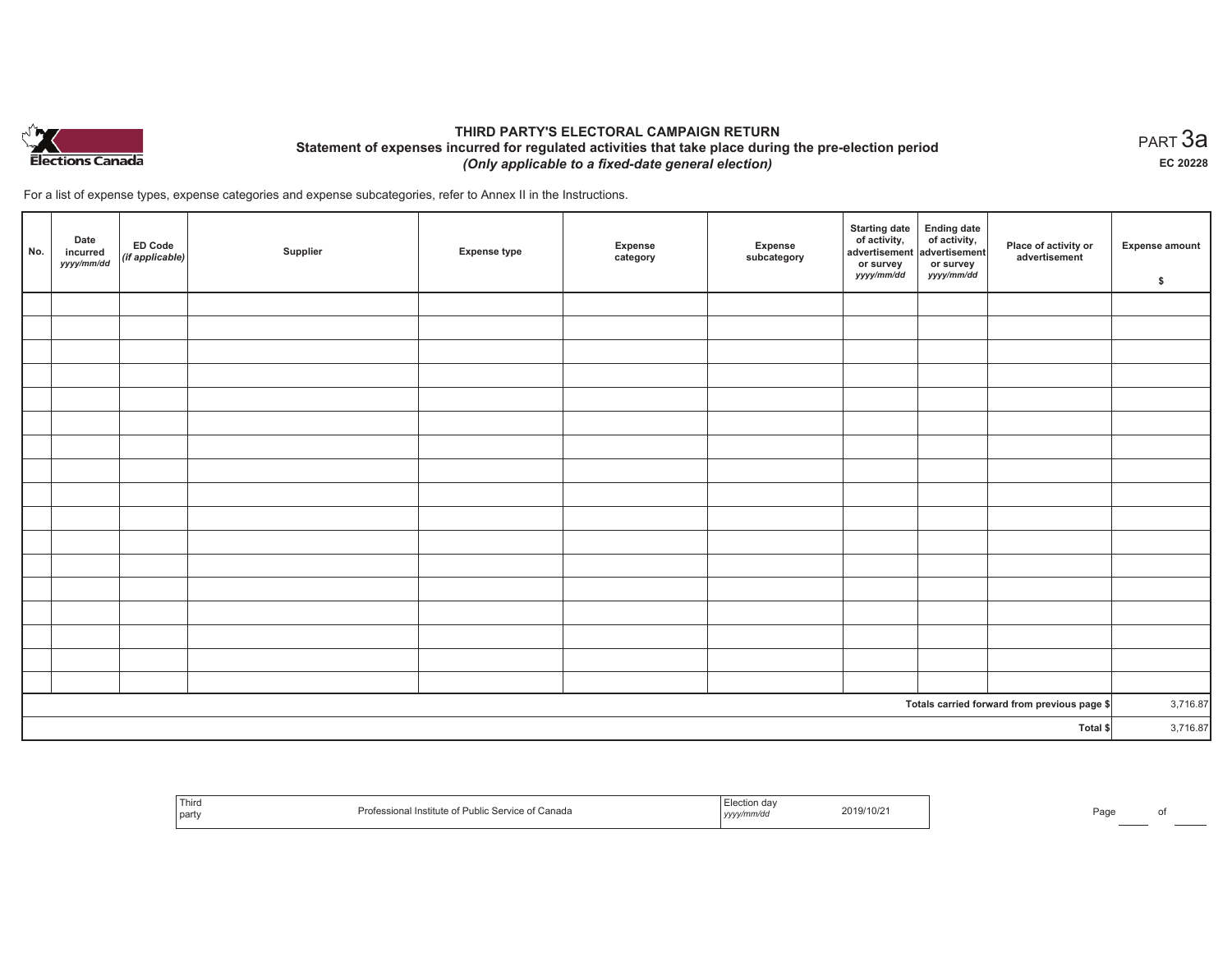

# **THIRD PARTY'S ELECTORAL CAMPAIGN RETURN Statement of expenses incurred for regulated activities that take place during the election period**<br>PART  $3\mathsf{b}$

**EC 20228**

For a list of expense types, expense categories and expense subcategories, refer to Annex II in the Instructions.

| No.                                          | Date<br>incurred<br>yyyy/mm/dd | <b>ED Code</b><br>(if applicable) | Supplier         | <b>Expense type</b>  | Expense<br>category | <b>Expense</b><br>subcategory | <b>Starting date</b><br>of activity,<br>advertisement<br>or survey<br>yyyy/mm/dd | <b>Ending date</b><br>of activity,<br>advertisement<br>or survey | Place of activity or<br>advertisement | <b>Expense amount</b> |
|----------------------------------------------|--------------------------------|-----------------------------------|------------------|----------------------|---------------------|-------------------------------|----------------------------------------------------------------------------------|------------------------------------------------------------------|---------------------------------------|-----------------------|
|                                              |                                |                                   |                  |                      |                     |                               |                                                                                  | yyyy/mm/dd                                                       |                                       | s.                    |
|                                              | 2019/09/25                     |                                   | NOW Group        | Election advertising | Advertising         | Mail outs                     |                                                                                  |                                                                  | National                              | 5,203.09              |
| 2                                            | 2019/09/25                     |                                   | <b>NOW Group</b> | Election advertising | Advertising         | Design and development        |                                                                                  |                                                                  | National                              | 15,594.00             |
| 3                                            | 2019/09/25                     |                                   | NOW Group        | Election advertising | Advertising         | Production costs              |                                                                                  |                                                                  | National                              | 16,722.84             |
| 4                                            | 2019/09/25                     |                                   | <b>NOW Group</b> | Election advertising | Advertising         | Social media (design)         |                                                                                  |                                                                  | National                              | 3,956.16              |
| 5                                            | 2019/09/25                     |                                   | <b>NOW Group</b> | Election advertising | Advertising         | Placement costs               | 2019/09/16                                                                       | 2019/09/30                                                       | National                              | 6,091.19              |
| 6                                            | 2019/09/25                     |                                   | <b>NOW Group</b> | Election advertising | Advertising         | Other (Digital pre-roll)      | 2019/09/16                                                                       | 2019/09/30                                                       | National                              | 33.901.64             |
| $\overline{7}$                               | 2019/09/18                     |                                   | Twitter          | Election advertising | Advertising         | Placement costs               | 2019/09/16                                                                       | 2019/09/30                                                       | National                              | 119.98                |
| 8                                            | 2019/09/19                     |                                   | Twitter          | Election advertising | Advertising         | Placement costs               | 2019/09/16                                                                       | 2019/09/30                                                       | National                              | 98.98                 |
| 9                                            | 2019/09/20                     |                                   | Twitter          | Election advertising | Advertising         | Placement costs               | 2019/09/16                                                                       | 2019/09/30                                                       | National                              | 100.74                |
| 10                                           | 2019/09/22                     |                                   | Twitter          | Election advertising | Advertising         | Placement costs               | 2019/09/16                                                                       | 2019/09/30                                                       | National                              | 221.33                |
| 11                                           | 2019/09/24                     |                                   | Twitter          | Election advertising | Advertising         | Placement costs               | 2019/09/16                                                                       | 2019/09/30                                                       | National                              | 240.10                |
| 12                                           | 2019/09/27                     |                                   | Twitter          | Election advertising | Advertising         | Placement costs               | 2019/09/16                                                                       | 2019/09/30                                                       | National                              | 363.44                |
| 13                                           | 2019/10/07                     |                                   | <b>NOW Group</b> | Election advertising | Advertising         | Design and development        | 2019/10/01                                                                       | 2019/10/14                                                       | National                              | 1,695.00              |
| 14                                           | 2019/10/07                     |                                   | <b>NOW Group</b> | Election advertising | Advertising         | Social media (maintenance)    | 2019/10/01                                                                       | 2019/10/14                                                       | National                              | 1,130.00              |
| 15                                           | 2019/10/07                     |                                   | NOW Group        | Election advertising | Advertising         | Placement costs               | 2019/10/01                                                                       | 2019/10/14                                                       | National                              | 7.806.25              |
| 16                                           | 2019/10/07                     |                                   | <b>NOW Group</b> | Election advertising | Advertising         | Other (Digital pre-roll)      | 2019/10/01                                                                       | 2019/10/14                                                       | National                              | 32,997.53             |
| 17                                           | 2019/09/30                     |                                   | Twitter          | Election advertising | Advertising         | Placement costs               | 2019/10/01                                                                       | 2019/10/14                                                       | National                              | 366.00                |
| Totals carried forward from previous page \$ |                                |                                   |                  |                      |                     |                               |                                                                                  | 3,716.87                                                         |                                       |                       |
|                                              |                                |                                   |                  |                      |                     |                               |                                                                                  |                                                                  | Total \$                              | 130,325.14            |

| , dav<br>2019/10/2<br>↑ of Canada<br>: Service o<br>ressional Institute of<br>Public<br>yyyy/mm/dd |  |
|----------------------------------------------------------------------------------------------------|--|
|----------------------------------------------------------------------------------------------------|--|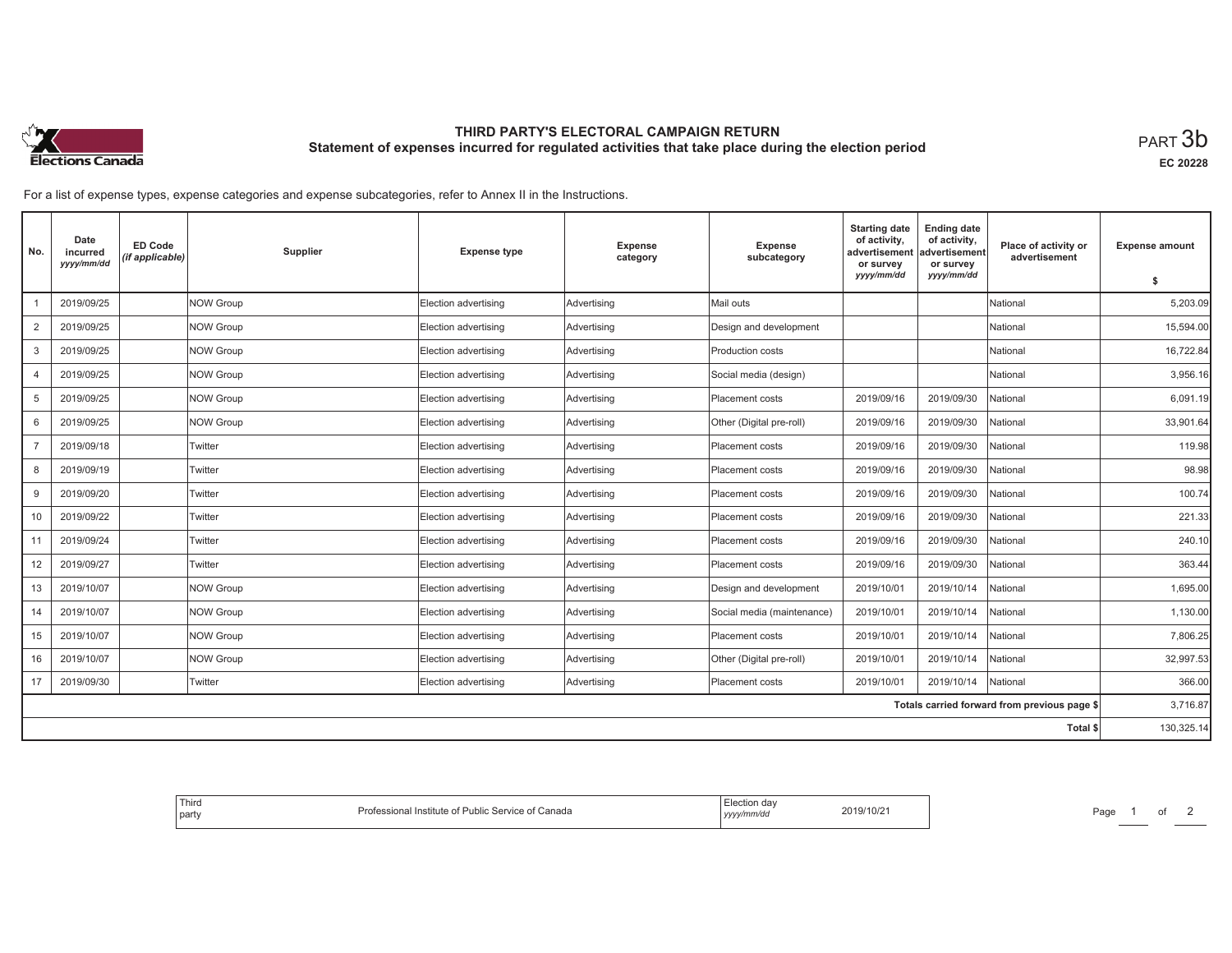

# **THIRD PARTY'S ELECTORAL CAMPAIGN RETURN Statement of expenses incurred for regulated activities that take place during the election period**<br>PART  $3\mathsf{b}$

**EC 20228**

Page 2 of 2

For a list of expense types, expense categories and expense subcategories, refer to Annex II in the Instructions.

| No.      | Date<br>incurred<br>yyyy/mm/dd | <b>ED Code</b><br>(if applicable) | Supplier  | <b>Expense type</b>  | <b>Expense</b><br>category | Expense<br>subcategory   | <b>Starting date</b><br>of activity,<br>advertisement<br>or survey<br>yyyy/mm/dd | <b>Ending date</b><br>of activity,<br>advertisement<br>or survey | Place of activity or<br>advertisement        | <b>Expense amount</b> |
|----------|--------------------------------|-----------------------------------|-----------|----------------------|----------------------------|--------------------------|----------------------------------------------------------------------------------|------------------------------------------------------------------|----------------------------------------------|-----------------------|
|          |                                |                                   |           |                      |                            |                          |                                                                                  | yyyy/mm/dd                                                       |                                              | \$                    |
| 18       | 2019/10/02                     |                                   | Twitter   | Election advertising | Advertising                | Placement costs          | 2019/10/01                                                                       | 2019/10/14                                                       | National                                     | 239.74                |
| 19       | 2019/10/08                     |                                   | Twitter   | Election advertising | Advertising                | Placement costs          | 2019/10/01                                                                       | 2019/10/14                                                       | National                                     | 726.95                |
| 20       | 2019/10/14                     |                                   | Twitter   | Election advertising | Advertising                | Placement costs          | 2019/10/01                                                                       | 2019/10/14                                                       | National                                     | 725.45                |
| 21       | 2019/11/28                     |                                   | NOW Group | Election advertising | Advertising                | Design and development   | 2019/10/15                                                                       | 2019/10/19                                                       | National                                     | 4,286.94              |
| 22       | 2019/11/28                     |                                   | NOW Group | Election advertising | Advertising                | Social media (design)    | 2019/10/15                                                                       | 2019/10/19                                                       | National                                     | 1,619.11              |
| 23       | 2019/11/28                     |                                   | NOW Group | Election advertising | Advertising                | Placement costs          | 2019/10/15                                                                       | 2019/10/19                                                       | National                                     | 2,357.16              |
| 24       | 2019/11/28                     |                                   | NOW Group | Election advertising | Advertising                | Other (Digital pre-roll) | 2019/10/15                                                                       | 2019/10/19                                                       | National                                     | 12,204.66             |
| 25       | 2019/10/20                     |                                   | Twitter   | Election advertising | Advertising                | Placement costs          | 2019/10/15                                                                       | 2019/10/19                                                       | National                                     | 726.97                |
| 26       | 2019/10/27                     |                                   | Twitter   | Election advertising | Advertising                | Placement costs          | 2019/10/15                                                                       | 2019/10/19                                                       | National                                     | 244.00                |
|          |                                |                                   |           |                      |                            |                          |                                                                                  |                                                                  |                                              |                       |
|          |                                |                                   |           |                      |                            |                          |                                                                                  |                                                                  |                                              |                       |
|          |                                |                                   |           |                      |                            |                          |                                                                                  |                                                                  |                                              |                       |
|          |                                |                                   |           |                      |                            |                          |                                                                                  |                                                                  |                                              |                       |
|          |                                |                                   |           |                      |                            |                          |                                                                                  |                                                                  |                                              |                       |
|          |                                |                                   |           |                      |                            |                          |                                                                                  |                                                                  |                                              |                       |
|          |                                |                                   |           |                      |                            |                          |                                                                                  |                                                                  |                                              |                       |
|          |                                |                                   |           |                      |                            |                          |                                                                                  |                                                                  |                                              |                       |
|          |                                |                                   |           |                      |                            |                          |                                                                                  |                                                                  | Totals carried forward from previous page \$ | 130,325.14            |
| Total \$ |                                |                                   |           |                      |                            |                          | 153,456.12                                                                       |                                                                  |                                              |                       |

| $-1$<br>Election<br>Third<br>2019/10/21<br>: Service of<br>Public<br>Professional<br>Canada<br>Institute of<br>⊓∪/∠<br>' party<br>  yyyy/mm/da |
|------------------------------------------------------------------------------------------------------------------------------------------------|
|------------------------------------------------------------------------------------------------------------------------------------------------|